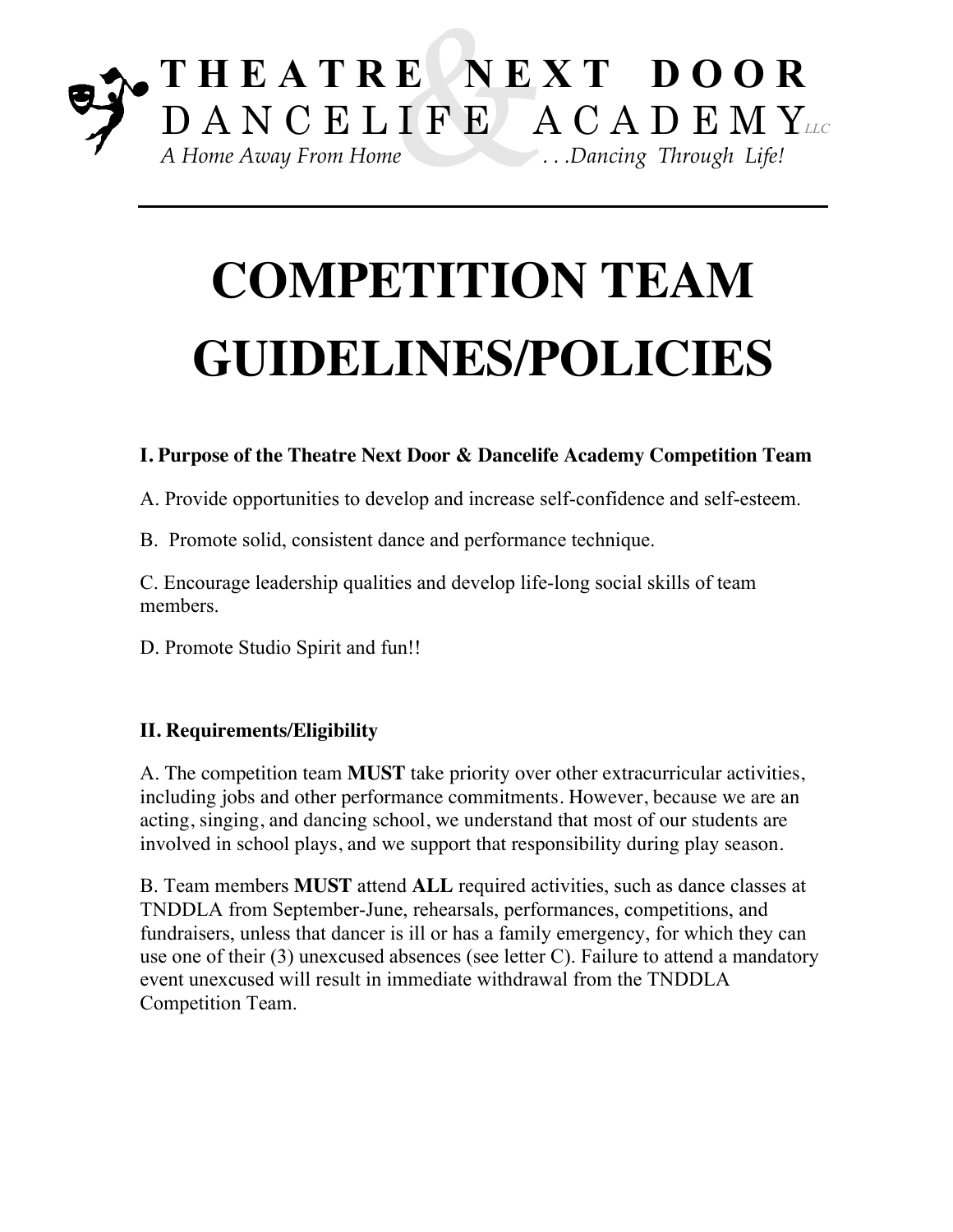C. Team member is allowed only 3 unexcused absences from each of their competition classes and primary ballet classes at TNDDLA (this *includes leaving early, arriving late, family emergency, illness or any other absence as one)*  throughout the entire Studio Year (September-June).

As stated before, (see II. Requirements/Eligibility letter A) we understand the obligations the students have when they are part of the school play. If you decide to be a part of a school play, as soon as you receive a play schedule of rehearsal dates they must be submitted to TNDDLA staff to be reviewed that week. If you plan on auditioning for the school play in the spring, please be aware and cautious of your absences at the start of the year (September-June).

Absences will be excused for illness with a medical note, illness/death of an immediate family member with note from a parent, or religious obligation only. There will be **NO EXCEPTIONS!**

D. Being on the competition team one year IN NO WAY GUARANTEES PLACEMENT ON THE TEAM FOR THE FOLLOWING YEAR. All members must go through the selection process in the spring. **In addition to ability, each competition team member's cooperation, effort and attitude will be considered.**

### **III. Conduct**

A. By accepting the privilege/honor of being a member of the Theatre Next Door & Dancelife Academy Competition Team, a team member accepts the fact that his/her actions are more prominent than those of persons not associated with such an activity.

B. Because of this prominence and because members represent Theatre Next Door & Dancelife Academy, exemplary behavior is mandatory at **ALL** times, and at all functions where competition team members are recognized as representatives of Theatre Next Door & Dancelife Academy.

C. Proper appearance is required at **ALL** times, with clothing appropriate to the occasion.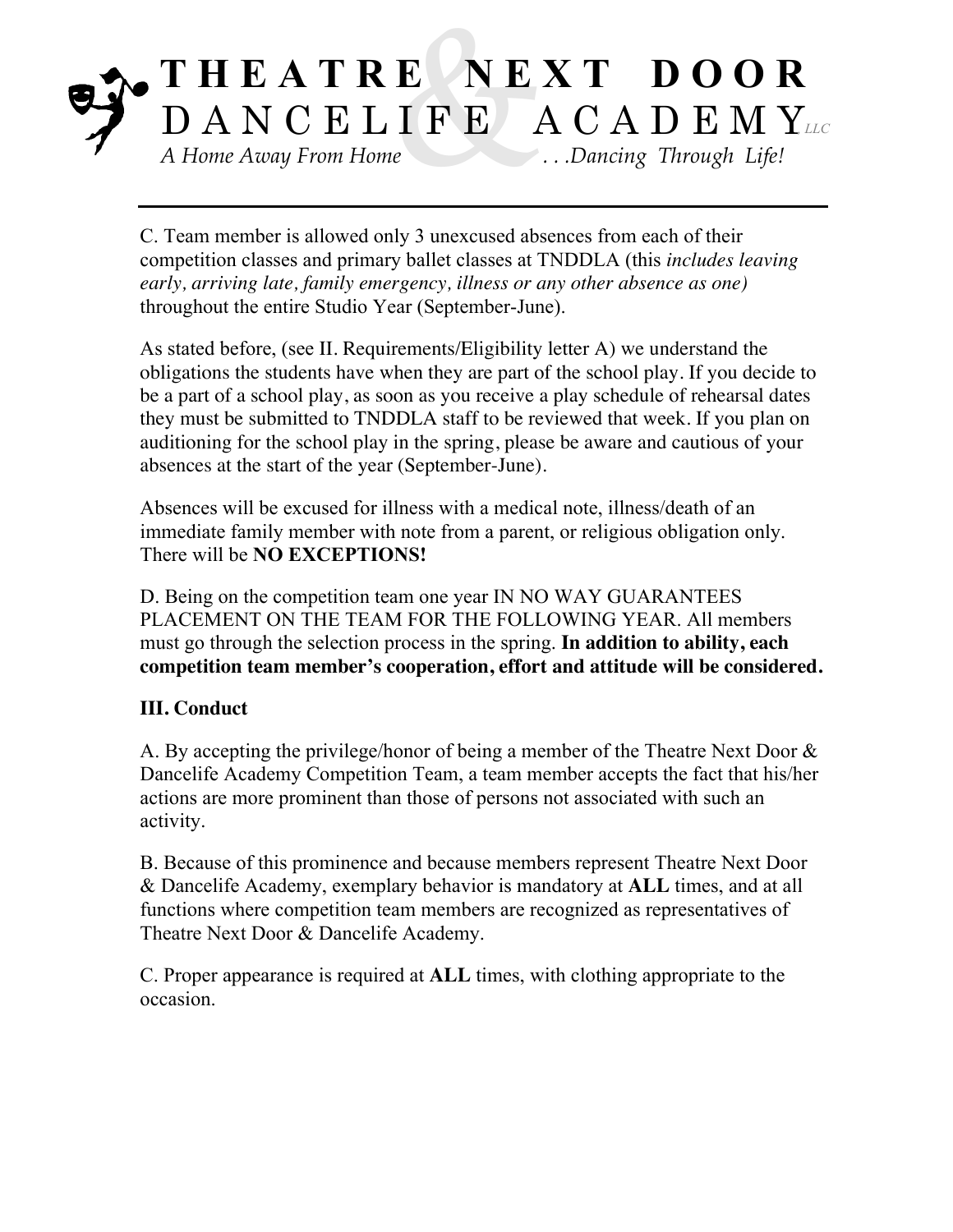D. Members must display proper behavior in class. Interrupting the teacher and excessive talking during classes and/or rehearsals will not be tolerated.

E. Poor conduct/behavior under any circumstance may result in warnings, suspension, or removal from the team. Inappropriate behaviors not only reflect on the individual, but can also affect the image of the entire team.

#### **IV. Dance and Theatre Class Requirements**

A. Dance Team Members must attend at least one (1) ballet class per week as well as an additional technique class (SLT) per week to increase their dance technique.

B. Musical Theatre Team members must attend at least one class in each of the triple-threat genres of acting, singing, and dancing per week.

| $-Acting:$  | Team members must take an acting class at their age level OR at least<br>two blocks of five private acting lessons in total during the studio year<br>OR continuous private acting lessons throughout the year.                                                                                                               |
|-------------|-------------------------------------------------------------------------------------------------------------------------------------------------------------------------------------------------------------------------------------------------------------------------------------------------------------------------------|
| $-Singing:$ | Team members must take a singing class at their age level OR at least<br>two blocks of five private singing lessons in total during the studio<br>year OR continuous private voice lessons throughout the year.                                                                                                               |
| -Dancing:   | Team members must attend at least one (1) ballet class per week as<br>well as an additional technique class per week to increase their dance<br>technique. For East Hanover Musical Theatre team members, there are<br>two dance class placement options to be determined by the directors—<br><b>SLT</b> and Broadway Dance. |

C. Vocal Team Members must attend at least one singing or musical theatre class per week, as well as at least four blocks of five private singing lessons in total during the studio year OR continuous private voice lessons throughout the year.

D. Members must dress appropriately for all dance classes. Dance clothing and shoes should be appropriate for the activity. If dancers are not dressed appropriately for class, they will receive a warning. The second time a dancer is dressed inappropriately for class, a call will go out to the dancer's parents. The third time a dancer is dressed inappropriately for class, they will be withdrawn from the team.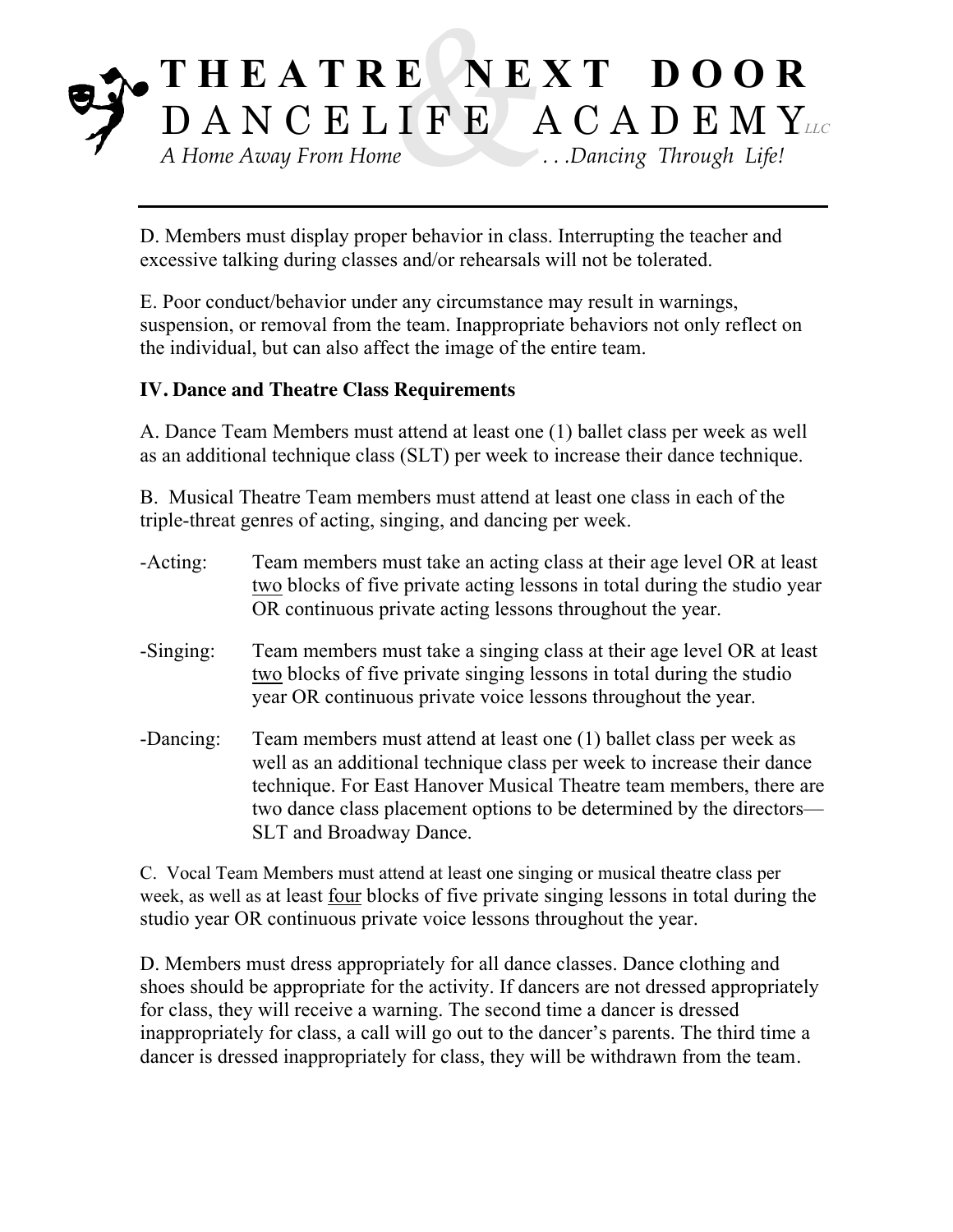E. No cell phones are allowed at class or in rehearsal. They should be turned off once class/rehearsal begins. If calls need to be made in case of emergency, your teacher must approve them first.

F. Additional rehearsals may be scheduled as needed. This will be done with as much notice as possible.

G. Missing a scheduled dress rehearsal before an event will result in the individual **NOT** performing for that event unless he or she has an illness or family emergency that he or she has already discussed with Melissa

H. Members must **NOT LEAVE Class/Rehearsal EARLY** unless given prior approval (THIS WILL COUNT FOR ONE OF THE THREE UNEXCUSED ABSENCES).

I. Jewelry is not to be worn at dance class. Dangling earrings, necklaces and bracelets are not permitted in dance class for safety reasons.

#### **V. Performances/Competitions**

A. All competitions (invitational, regional, and state) are mandatory. All extra choreography sessions and rehearsals for the competition teams are also mandatory. There will be 2-3 competitions per year. You will be notified via email with the exact dates when they are booked by the competition companies. **We will not know the exact day/time of each competition until one week prior to that competition. You will be notified via email and/or phone with the day/times of competitions as soon as we are.** Please be advised that there are competition fees per routine per competition. Fees will be attached to your invoice and you will be notified of the competition fee amounts at the time of registration per competition.

B. Arrive on time with (at least one hour prior to your scheduled time) with complete and full Costumes and props (includes shoes, tights, etc. or other stated equipment). This includes hair and make-up before arrival. **If performer doesn't have all costume pieces, he/she will not be able to perform in the competition.**

C. Jewelry is not to be worn during performances, unless part of the costume.